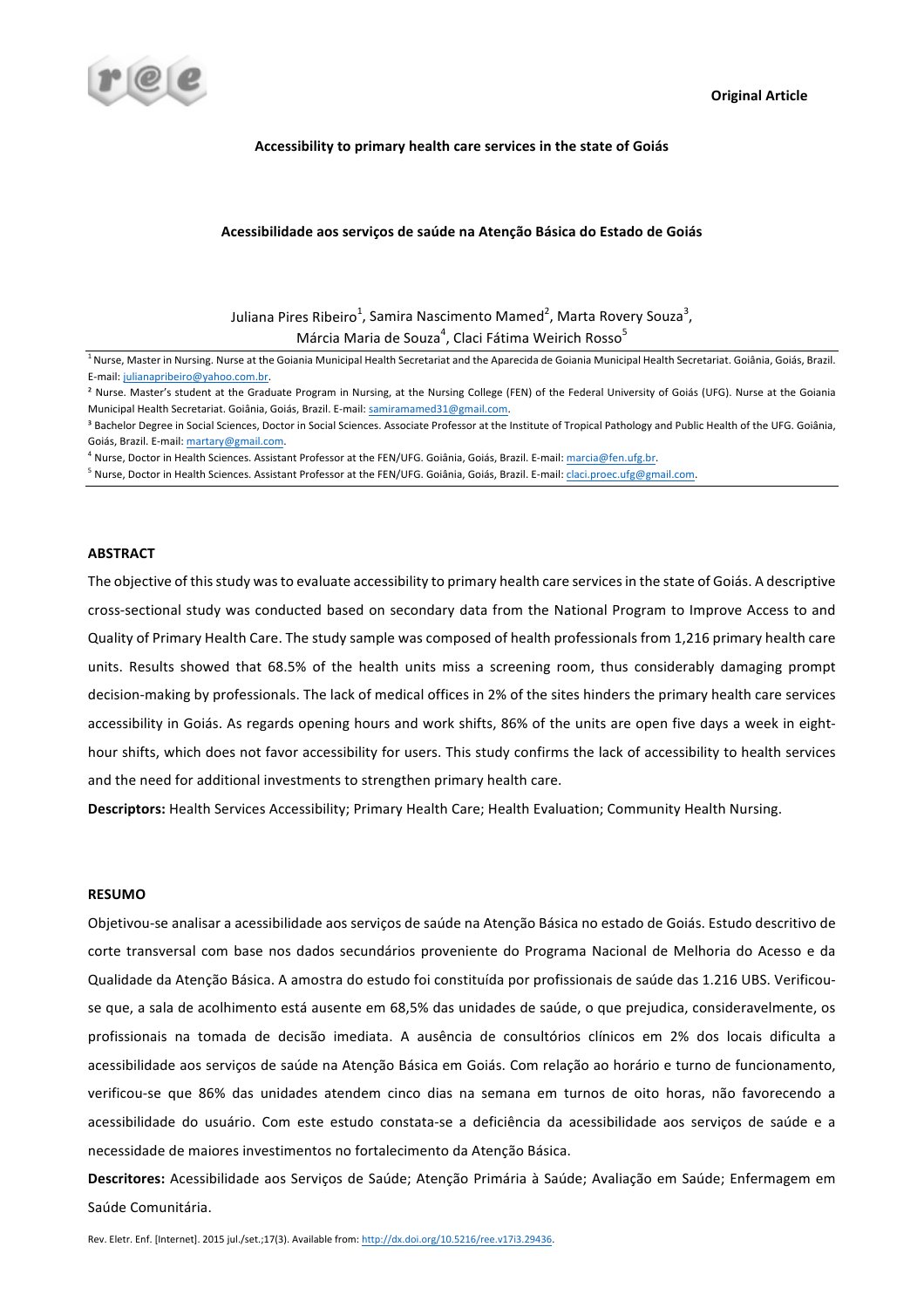## **INTRODUCTION**

According to literature, accessibility to primary health care services is one of the main care-related problems<sup> $(1-$ </sup>  $2^{\text{2}}$ . These problems are related to the quality of services, inefficacious management; difficulty in scheduling appointments on the same day users seek care; queues for scheduling; long waiting time; and the distance of units in some regions<sup>(3)</sup>.

Primary health care services accessibility is directly linked to the Brazilian Unified Health System (SUS) consolidation and can be defined as one of the dimensions of access<sup>(4)</sup>. Hence, it concerns the problemsolving capacity of services so that supply is enough to meet the needs of people seeking care<sup>(5)</sup>.

The concept of access and accessibility are used in different ways and may vary depending on the context and over time. There are authors in literature that use the terms access and accessibility as synonyms, whereas others differentiate the meaning of these terms<sup> $(1,4,6)$ </sup>.

The concept of health services access is considered to be the freedom of selecting services and their availability when one seeks care<sup>(2,4,6)</sup>. It can also be understood as the association among elements called availability, acceptability and information, and is increasingly confused with the concept of health equality<sup>(7)</sup>.

Accessibility can also be considered as a dimension of access. In this sense, it concerns the relation between the health system characteristics and the population served by it, or the degree of adjustment between the population's features and supply of services<sup>(4)</sup>.

When we refer to accessibility, the quality of services and how these are provided to the population are promptly questioned. According to some authors, evaluating the structure, process and result<sup>(8)</sup> is crucial to estimate health services quality.

The proper planning of health services considering the physical structure available at primary health care facilities contributes to a more responsive working process, increasing quality and accessibility for users seeking health services.

The quality of primary health care services has been discussed since the  $1930s^{(9)}$ . However, health services evaluation focused on care quality won over Brazil in the late 1990s, strengthening social control and appraising the community participation in planning and evaluation actions<sup>(10)</sup>.

In the search for services quality the evaluation processes are directly related to management development, which has engaged health professionals that typically do not adhere to the culture of evaluation and monitoring. Strengthening partnerships among education, service and management to provide sustainability to the managerial training of professionals in a transformative light is crucial to build this culture<sup>(11)</sup>.

In the scope of management development to improve health services quality, primary health care units should be structured so as to solve problems that lead to inefficacious accessibility to some services; insufficiency and non-responsiveness of managers' and workers' profile; hard access to inputs; little effectiveness of health policies and actions; and improper physical structure of some health units<sup>(12)</sup>.

Due to the aforementioned problems, the Ministry of Health is making an effort toward fostering public management based on induction, monitoring and evaluation of processes and measurable results ensuring accessibility to and quality of health care for the population as a whole $^{(13)}$ .

In this sense, several initiatives were proposed focused on the primary health care qualification, among which the National Program to Improve Access to and Quality of Primary Health Care - Programa Nacional de Melhoria do Acesso e da Qualidade da Atenção Básica  $(PMAQ - AB)$  is a highlight<sup> $(13)$ </sup>.

The program was established through Ordinance 1654 GM/MS dated July 19, 2011, and resulted from an important process of negotiation and consensus-building among the three SUS managerial spheres<sup> $(13)$ </sup>. It is a fourstage complementary process that sets up a continuous cycle of improvement of access to and quality of primary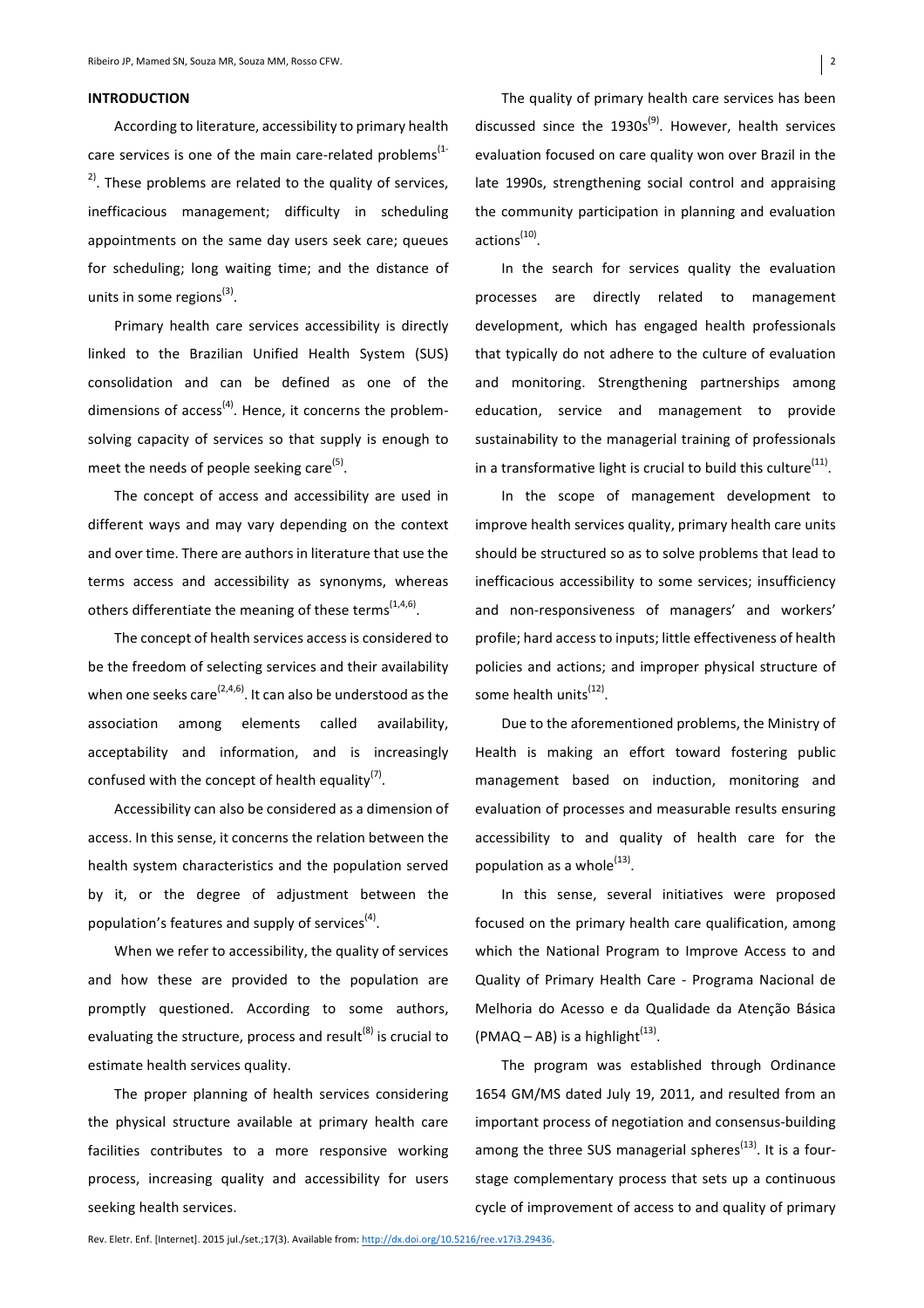health care, as follows: Adherence and Contracting: Development; External Evaluation and Re-contracting<sup>(14)</sup>.

Besides fostering the primary health care team selfevaluation and offering services that guarantee greater access and better quality as a response to the concrete needs of the population, the PMAQ is also a challenge to managers. This program also aims at ensuring a quality standard benchmark at national, regional and local levels to increase transparency and effectiveness of governmental actions oriented to primary health care all over Brazil<sup>(15)</sup>.

The challenges posed to public primary health care services management are countless and have been object of broad discussions in the last few years, mainly after health management has been decentralized to municipalities as provided for by the SUS. One of the difficulties permeating discussions regards human and material resources management in health services. Health services products depend not only on material and technological resources and proper physical structure, but also on professionals duly qualified to converse inputs into results<sup>(16)</sup>.

Management development and the need for evaluative processes demanded the establishment of instruments approaching these issues. Hence, the aim of this study was to analyze accessibility to primary health care services in the state of Goiás through a national evaluation on primary health care performed by the Ministry of Health.

## **METHODS**

This is a descriptive cross-sectional study sourcing from secondary databases from the first cycle of the external evaluation component of the National Program to Improve Access to and Quality of Primary Health Care in Goiás. Data were gathered from July to September 2012 through the Primary Health Care Department of the Ministry of Health in partnership with research and higher education institutions.

Data were collected using a three-module instrument. The first one approached aspects on the infrastructure status; the second one characterized the organization of services and working process through interviews made with health professionals; and, the third one concerned interviews with users to analyze their satisfaction and perceptions about access to and use of health services. This study used data from the first module related to infrastructure status regarding accessibility to health services.

Following the logistic of the primary health care external evaluation process in Brazil, by the Ministry of Health, the Brazilian states were pooled into five consortiums. The state of Goiás was part of the consortium made up by the states of Rio Grande do Sul, Santa Catarina, Minas Gerais, Maranhão and the Federal District, under the general coordination located in the Federal University of Pelotas, in the state of Rio Grande do Sul. 

The PMAQ was developed into four phases: the first one corresponded to adherence and contracting by municipalities; the second to development, selfevaluation, monitoring, permanent education and institutional support; the third one was composed of external evaluation, whereas the fourth was recontracting.

The study sample comprised health professionals from the 1,216 primary health care units of the 246 municipalities in the state of Goiás that answered module I of the third phase of the external evaluation of all municipalities and primary health care teams participating in the Program. The exclusion criterion was the absence of professionals in the team for reasons of vacation or leave.

Data were collected from the PMAQ-AB (first cycle) External Evaluation Component which applied three modules of questionnaires in electronic means. Eight teams collected data on different itineraries. Teams were divided based on maps of the highways and rivers that cross the state of Goiás; by the association of the existing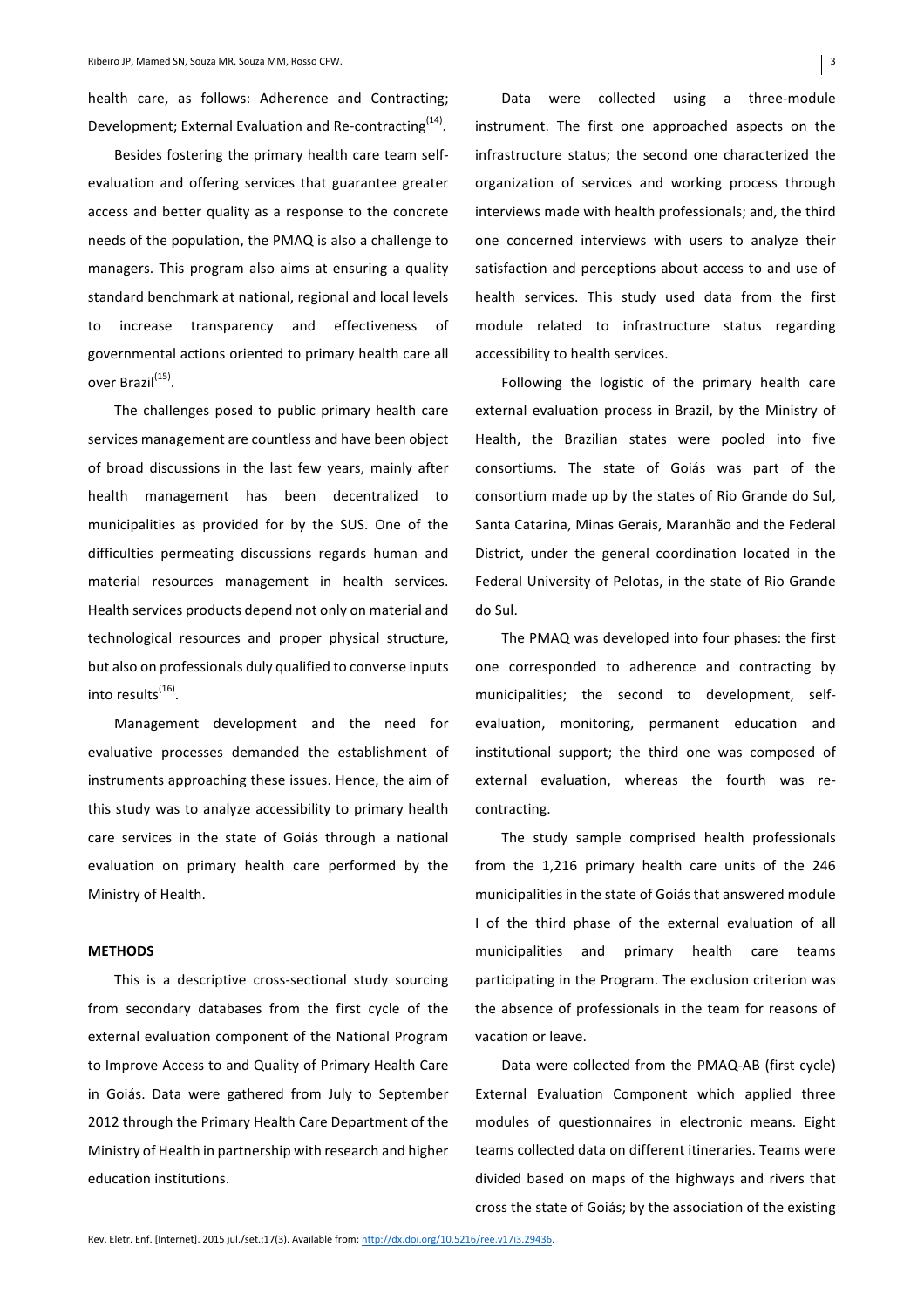micro and macro-regions; and, by the support of the Superintendence of Policies on Comprehensive Health Care of the Goiás State Health Secretariat. Each team was composed of one field supervisor and four interviewers, on average, duly trained to apply the research.

Data were collected using a structured, standardized and previously validated instrument to the external evaluation of the primary health care unit. The instrument was structured by a team of the Ministry of Health.

The study proposal was approved by the Research Ethics Committee of the Federal University of Pelotas through protocol 38/2012, and complied with the ethical requirements for research with human subjects provided for in Resolution 466/2012, of the National Research Ethics Commission (CONEP).

By the end of each interview, data were sent to a database of the Ministry of Health using tablets and the Internet network. After being sent, data were stored and pooled into modules I, II and III. Statistical analysis was performed using the Statistical Package of the Social Sciences software, version 19.0.

#### **RESULTS**

This study was performed with health professionals from 1,216 primary health care units that are part of the primary health care network in the state of Goiás. These units had been included in the first cycle of the national evaluation performed by the Ministry of Health through the National Program to Improve Access to and Quality of Primary Health Care, corresponding to the research module I.

Data analysis enabled establishing two categories: environments that improve accessibility and environment conditions that favor accessibility.

# **Environments that improve accessibility**

Environments that improve accessibility are related to spaces that provide information, privacy, humanization, problem-solving capacity, offer and provision of services. These environments are important to consolidate accessibility as they bring users closer to the service.

Regarding environments part of the primary health care units' physical structure, it is worth mentioning that most of these were equipped with a reception desk and a waiting room, as shown in Figure 1. When it comes to screening rooms, the situation is quite the opposite, since 834 (68.5%) units were not equipped with it.



Figure 1: Environments part of the physical structure of primary health care units in the state of Goiás, 2012 Source: Data from the PMAQ-AB - Goiás - first cycle, 2012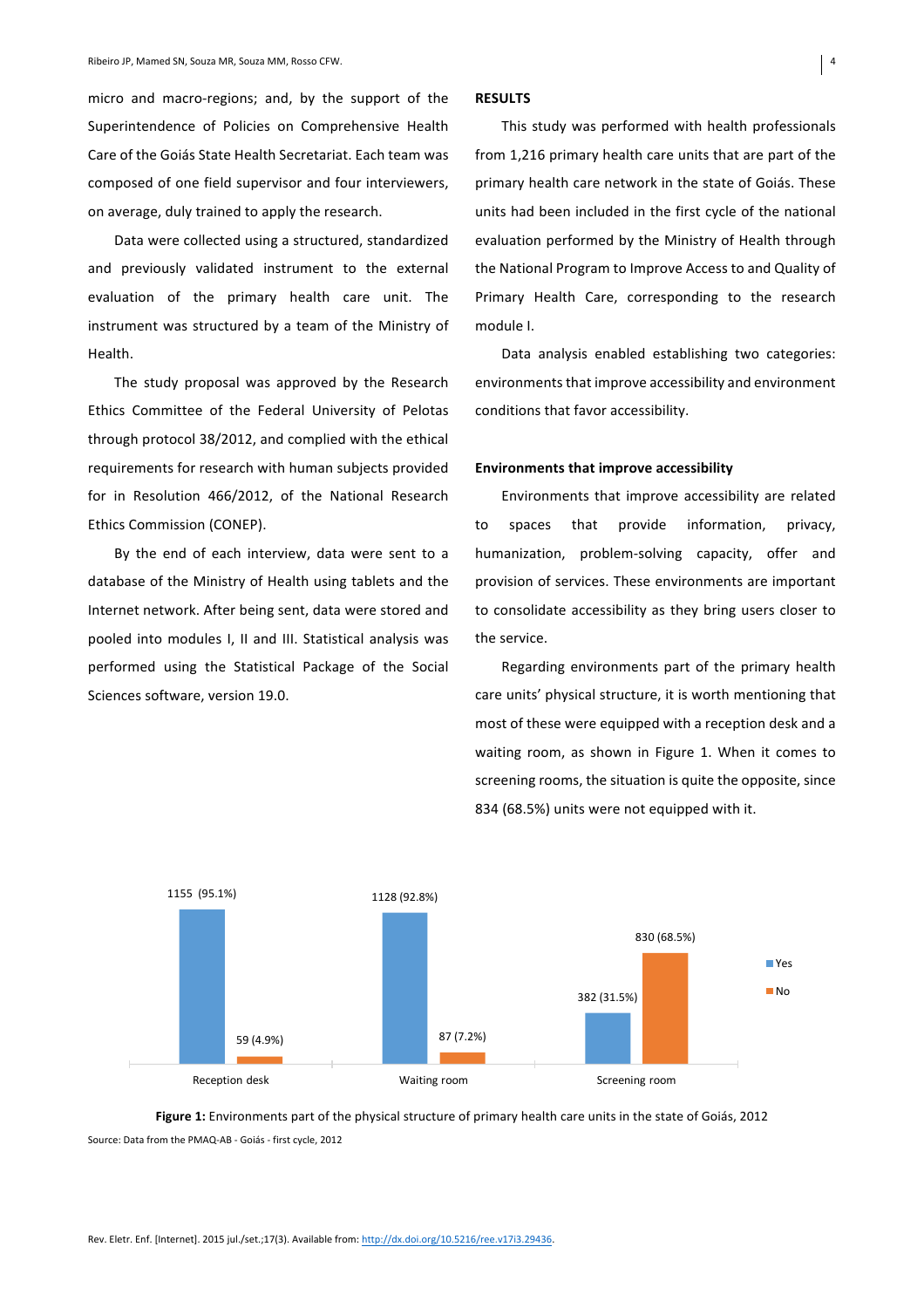As regards environments devoted to pharmacy and medicine stock room, the most evident result observed in health units was the existence of one pharmacy in each facility. However, Figure 2 also highlights the lack of medication stock rooms in 956 (79%) health units, which could hinder the solution of problems related to the treatment prescribed by the professionals present in the units.



Figure 2: Number of pharmacies and medication stock rooms in the primary health care units in the state of Goiás, 2012 Source: Data from the PMAQ-AB - Goiás - first cycle, 2012

The number of medical and dental offices point to other environments that are relevant to improve accessibility. In 1,064 (88%) units there were one to three medical offices, in 123 (10%) there were more than four, and no medical office was found in 29 (2%) primary health care units. As regards the number of dental offices, 920 (76%) units had one to three; 9 had more than four  $(0.7%)$ ; and 287  $(23.3%)$  health facilities had no dental office.

This result depicts the reality of primary health care services in the state of Goiás where, in some situations, no oral health service is provided and in others, when it is available, there is no privacy and secrecy as environments are not individualized and serve three users simultaneously, in the same environment.

Regarding the procedure rooms destined to provide care to users and described in Table 1, 852 (70%) of the health units had wound dressing rooms; 592 (48.6%) had procedure rooms; and 893 (73.4%) had vaccination rooms. The lack of some environments in most units like nebulization rooms; meeting rooms; equipment sterilization and safeguarding rooms; and observation rooms damages services leading to complaints and situations that could be prevented with the due planning of services.

| r <b>able 1:</b> Procedure rooms in primary nealth care units in the state of Golds, 2012 |                    |       |                    |       |  |  |
|-------------------------------------------------------------------------------------------|--------------------|-------|--------------------|-------|--|--|
| <b>Variable</b>                                                                           | Frequency (n=1216) | %     | Frequency (n=1216) | %     |  |  |
| <b>Different rooms</b>                                                                    | Yes                |       | No                 |       |  |  |
| <b>Wound Dressing Room</b>                                                                | 852                | 70.0% | 364                | 30.0% |  |  |
| Procedure Room                                                                            | 592                | 48.6% | 624                | 51.4% |  |  |
| <b>Nebulization Room</b>                                                                  | 440                | 36.1% | 776                | 63.9% |  |  |
| Vaccination Room                                                                          | 893                | 73.4% | 323                | 26.6% |  |  |
| Equipment Sterilization and Safeguarding Room                                             | 500                | 41.2% | 716                | 58.8% |  |  |
| Observation Room                                                                          | 261                | 21.5% | 955                | 78.5% |  |  |
| Meeting Room                                                                              | 404                | 33.3% | 812                | 66.7% |  |  |

**Table to procedure** in primary health care units in the state of Goiás, 2012

Source: Data from the PMAQ-AB - Goiás - first cycle, 2012.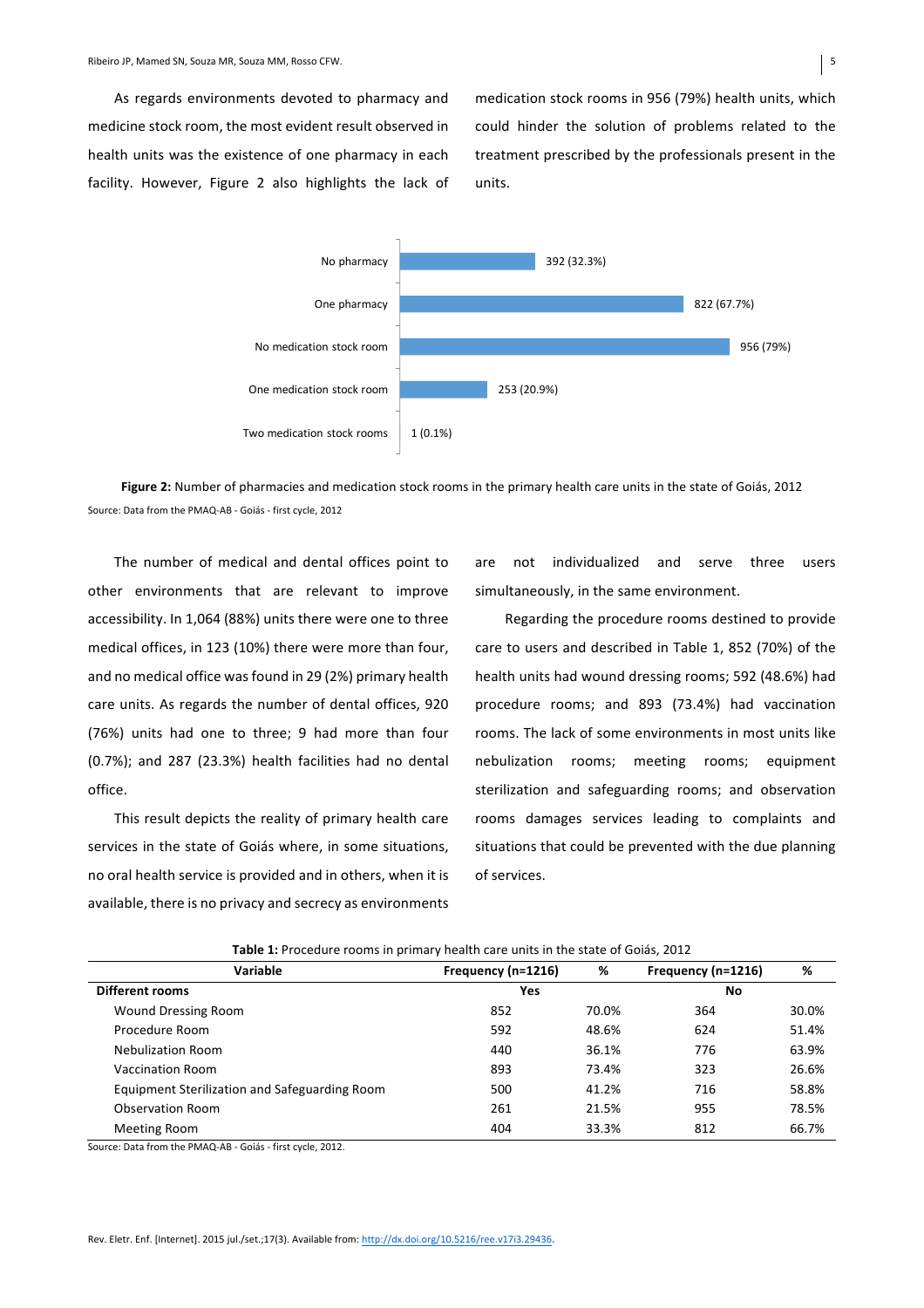The environments shown in the figures and in Table 1 above are directly related to services to the public, whereas other environments that support these services, such as male, female and handicap restrooms, are important factors for health services accessibility.

It was observed that the health units had more individual male restrooms than female restrooms. Other relevant information that hinders accessibility regards the lack of restrooms adapted for handicapped subjects in 1,032 (85%) environments (Table 2).

| Table 2: information about bathrooms in primary nealth care units in the state of Golds, 2012. |                    |      |
|------------------------------------------------------------------------------------------------|--------------------|------|
| Variable                                                                                       | Frequency (n=1216) | %    |
| Men's bathroom for users                                                                       |                    |      |
| No                                                                                             | 296                | 24.3 |
| Yes                                                                                            | 920                | 75.7 |
| Women's bathroom for users                                                                     |                    |      |
| No                                                                                             | 364                | 30.0 |
| Yes                                                                                            | 852                | 70.0 |
| Bathroom adapted for handicapped individuals                                                   |                    |      |
| No                                                                                             | 1034               | 85.0 |
| Yes                                                                                            | 182                | 15.0 |

**Table 2:** Information about bathrooms in primary boolth care units in the state of Goiás, 2012

Source: Data from the PMAQ-AB - Goiás - first cycle, 2012.

Still in this approach to supporting services, the space to accommodate contaminated garbage generated in health units should be properly located to avoid becoming a contamination focus. However, most of the health facilities, 749 (61.5%), did not have such a place and only 467 (38.5%) did.

### **Environment conditions favorable to accessibility**

Environment conditions favorable to accessibility concern the existence of expansion or renovation of health services facilities, indoor or outdoor signs in units, service shifts, sidewalks in good conditions, carpets, handrails, among others. The existence of these conditions provides users with fair and more effective services. 

Of the 1,216 primary health care units studied, 60 (4.9%) were being expanded and 85 (7%) were being renovated. As regards the expansion process to improve accessibility, it is worth mentioning that 27 (2.2%) units were expanding the number of restrooms adapted to handicapped individuals.

Some actions related to renovation processes (85 units) interfere in accessibility. Among these, the renovation of floors in 55 (64.7%) units, electrical wiring in 52 (61.2%) units, and plumbing installations in 51 (60%) sites surveyed stand out.

Accessibility to health services and the environment conditions that favor it are also related to the days of the week when the unit is open, service shifts and working hours, as these interfere in the user's availability to seek these services. Hence, it was observed that 1,046 (86%) units were open five days a week and 170 (14%) facilities were open more than five days. As regards service shifts, 98 (8%) of the units provided one-shift care; 1,070 (88%) provided two-shift services; whereas 48 (4%) provided three-shift services

In relation to working hours, some units stopped working by 1 pm, others between 2 pm and 6 pm, and a small share worked up to 7 pm. Finally, 40.2% of the units were open during lunch time.

Still regarding conditions that favor accessibility, outdoor and indoor signs are relevant information when intended to guide users in the facility, reducing complaints and situations of conflict. Hence, regarding outdoor signs in the health units, it is worth mentioning that 1,100 (90.4%) units lacked an external totem, 809 (66.5%) units used banners as signs, but these were not adequate to identify the health unit, and 575 (47.3%) used other forms of signing.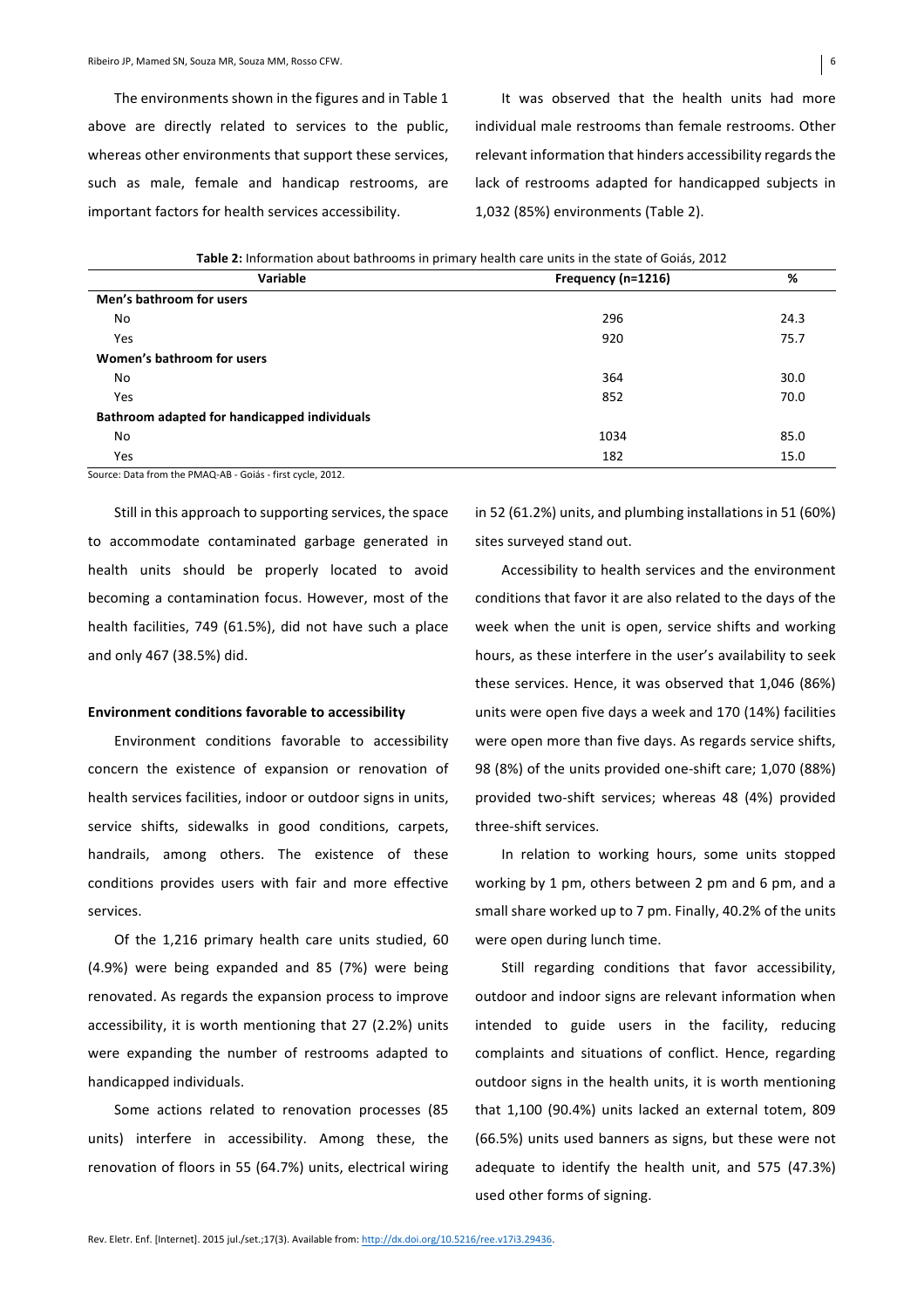Regarding information disseminated to users inside the primary health care unit,  $610$  (50.2%) displayed the unit working hours, whereas 678 (55.8%) health units missed a list describing the services provided.

Concerning conditions that favor accessibility for deaf, blind or illiterate individuals, 1,209 (99.4%) environments missed international symbols; 1,124 (92.4%) had no figures, drawings or colors; 1,214 (99.8%) had no raised characters; 1,214 (99.8%) missed hearing resources; and 1,215 (99.9%) missed professionals for screening.

Still regarding handicapped individuals, there were difficulties related to health services accessibility considering the condition of sidewalks, carpets, floors, ramps, doors and corridors (Table 3).

Table 3. Accessibility for handicapped individuals in primary health care units in the state of Goiás, 2012

| Variable                          | Frequency (n=1216) | $\%$ |
|-----------------------------------|--------------------|------|
| Sidewalk in good condition        |                    |      |
| Yes                               | 479                | 39.4 |
| No                                | 737                | 60.6 |
| Carpet                            |                    |      |
| Yes                               | 234                | 19.2 |
| No                                | 982                | 80.8 |
| Non-slip floor                    |                    |      |
| Yes                               | 280                | 23.0 |
| No                                | 936                | 77.0 |
| <b>Flat floor</b>                 |                    |      |
| Yes                               | 640                | 52.6 |
| No                                | 576                | 47.4 |
| Ramp                              |                    |      |
| Yes                               | 531                | 43.7 |
| No                                | 685                | 56.3 |
| Handrail                          |                    |      |
| Yes                               | 68                 | 5.6  |
| No                                | 1148               | 94.4 |
| <b>Adapted door and corridors</b> |                    |      |
| Yes                               | 375                | 30.8 |
| $\operatorname{\mathsf{No}}$      | 841                | 69.2 |

Source: Data from the PMAQ-AB - Goiás - first cycle, 2012.

Most of the data found reflects the lack of accessibility for handicapped individuals, except regarding the existence of flat floor, which in most units, 640 (52.6%), were in good conditions.

## **DISCUSSION**

Two categories were adopted to analyze accessibility conditions. The first one emphasizes environments that improve accessibility, among which screening rooms are missing in 68.5% of the units thus damaging prompt decision-making by professionals. The inexistence of this environment in health units jeopardizes services as professionals miss a proper site to prioritize services according to the individual and priority needs of each user, leading to delay or improper services.

In this sense, the National Policy on Humanization defines screening as the "capacity of screening the demands and needs as a basic assumption of contract among the health unit, users and their socio-familiar network". The same policy also affirms that screening is a way of organizing health work processes, facilitating the solution of problems and maximizing the creation of creative and individual alternatives in each context $(17)$ .

Still in relation to environments that favor accessibility, most (79%) of the units had not specific room to stock medications, whereas other health units had no pharmacy. These are important sites in terms of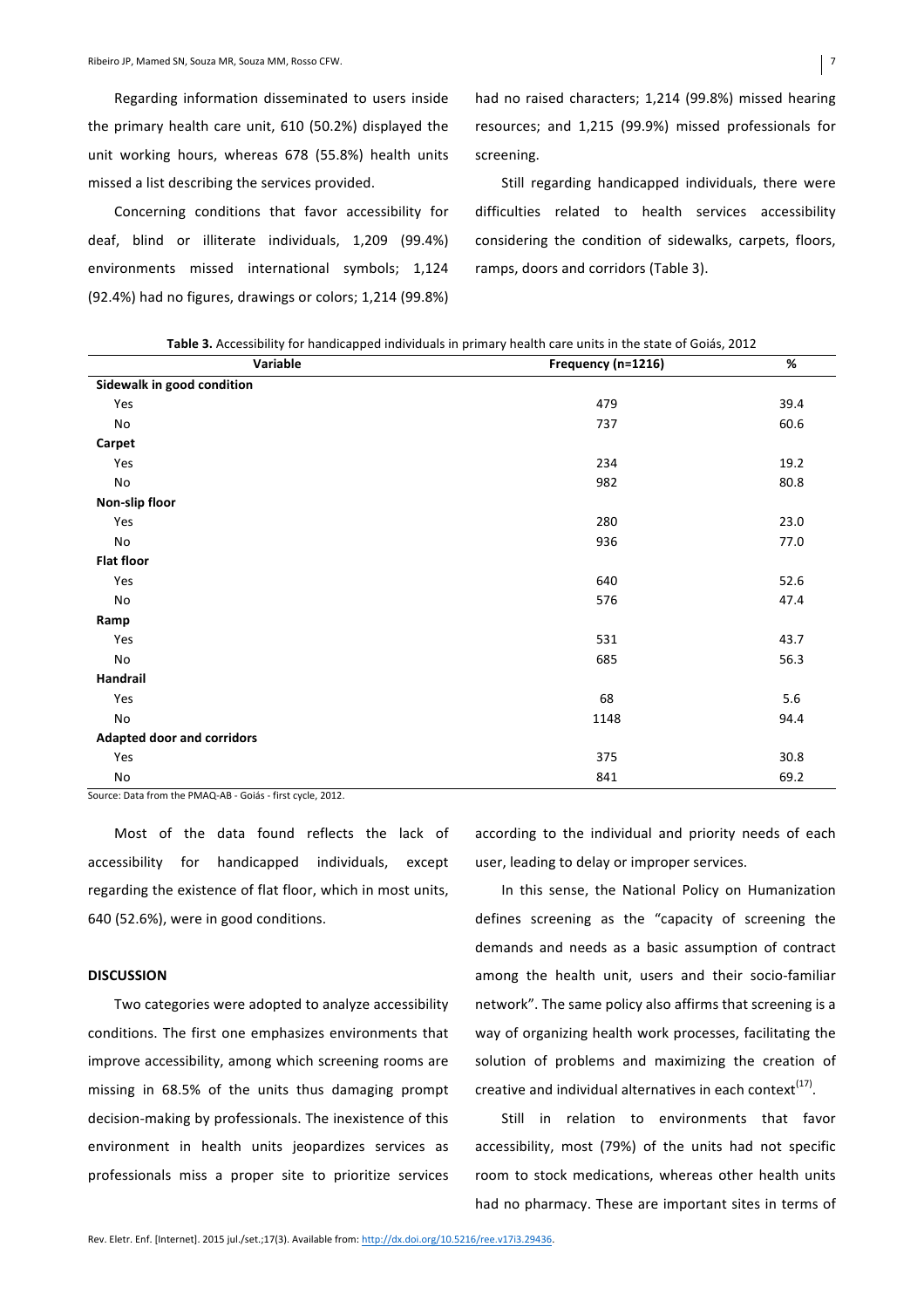pharmaceutical care, as the supply of medication means providing continuity to the treatment defined by health professionals and reaffirms the principle of comprehensiveness set forth in the 1988 Federal Constitution. In the absence of these environments and with the lack of financial resources of most users, treatment cannot be efficient, which negatively affects primary health care services $<sup>(18)</sup>$ .</sup>

The proper infrastructure to store and distribute medications contributes to reduce errors related to the distribution of these drugs and favors the proper development of the therapy prescribed by professionals<sup>(19)</sup>. Hence, the pharmacy is in charge of providing continuity to care and ensuring the quality of this service through the safe and rational use of medications, adjusting it to individual and collective health in health care and disease prevention<sup>(18)</sup>.

The physical structure handbook of primary health care units prescribes that medical offices should occupy at least  $9m^2$ , with washbasin with taps that can be turned off without using hands; paper towel holder; liquid soap dispenser; office-type table with drawers; three chairs; clinical exam table or gynecological exam table; chrome plated swivel seat; 2-step stair; double folding screen; spotlight with flexible rod: showcase cabinet: bin with cover and foot pedal; telephone set; and, computer<sup>(20)</sup>.

Of the 1,216 primary health care units surveyed, 2% had no medical office and, in those that had, the environments missed the basic conditions set forth by the Ministry of Health to be considered as medical offices. The lack of adaptation of those environments shows these units need greater investments to provide effective and fair services that provide users with privacy.

A study<sup>(21)</sup> performed with family primary health units in Fortaleza showed that all units shared characteristics similar to the primary health care units in this survey, with a short number of medical offices for the amount of professionals, and equipment incompliant with an ergonomic structure.

Regarding the procedure rooms analyzed, some health units shared the same environment to perform some procedures like nebulization, wound dressing, equipment sterilization and safeguarding, and observation. This situation can harm the service to user as it considerably increases the risk of infection since clean materials are not separated from contaminated materials.

Still regarding the essential structures or spaces existing in the health units to meet the population's needs with quality, many environments have no expurgation process to clean instruments used in several procedures like wound dressing, showing these units are not compliant with the standards set forth by the Ministry of Health<sup>(20)</sup>.

The lack of handicap restrooms in 85% of the health units showed the need for changes to offer these users environments that provide worthy accessibility with wellbeing and satisfaction.

A study<sup>(22)</sup> comprising seven Brazilian states found that 77.4% of the restrooms in the studied primary health care units did not have doors that could ensure the access of wheelchairs, while in 75.8% of them users could not maneuver the wheelchair to get in it. This result corroborates the study carried out with primary health care units in the state of Goiás, showing the need for investments to promote social inclusion of all users seeking the services.

Data from other study developed in Pernambuco<sup>(1)</sup> reaffirm the importance of these findings for the state of Goiás, where 97% of the primary health care units visited had no adapted restrooms.

Indoor and outdoor signs of the primary health care units are part of the conditions that favor accessibility. This study observed that most of the units missed proper signs, thus hindering the communication between users and the service.

Another study<sup>(23)</sup> developed in six primary health care units in Fortaleza pointed out that users suffer more with the lack of communication, as in those units signs and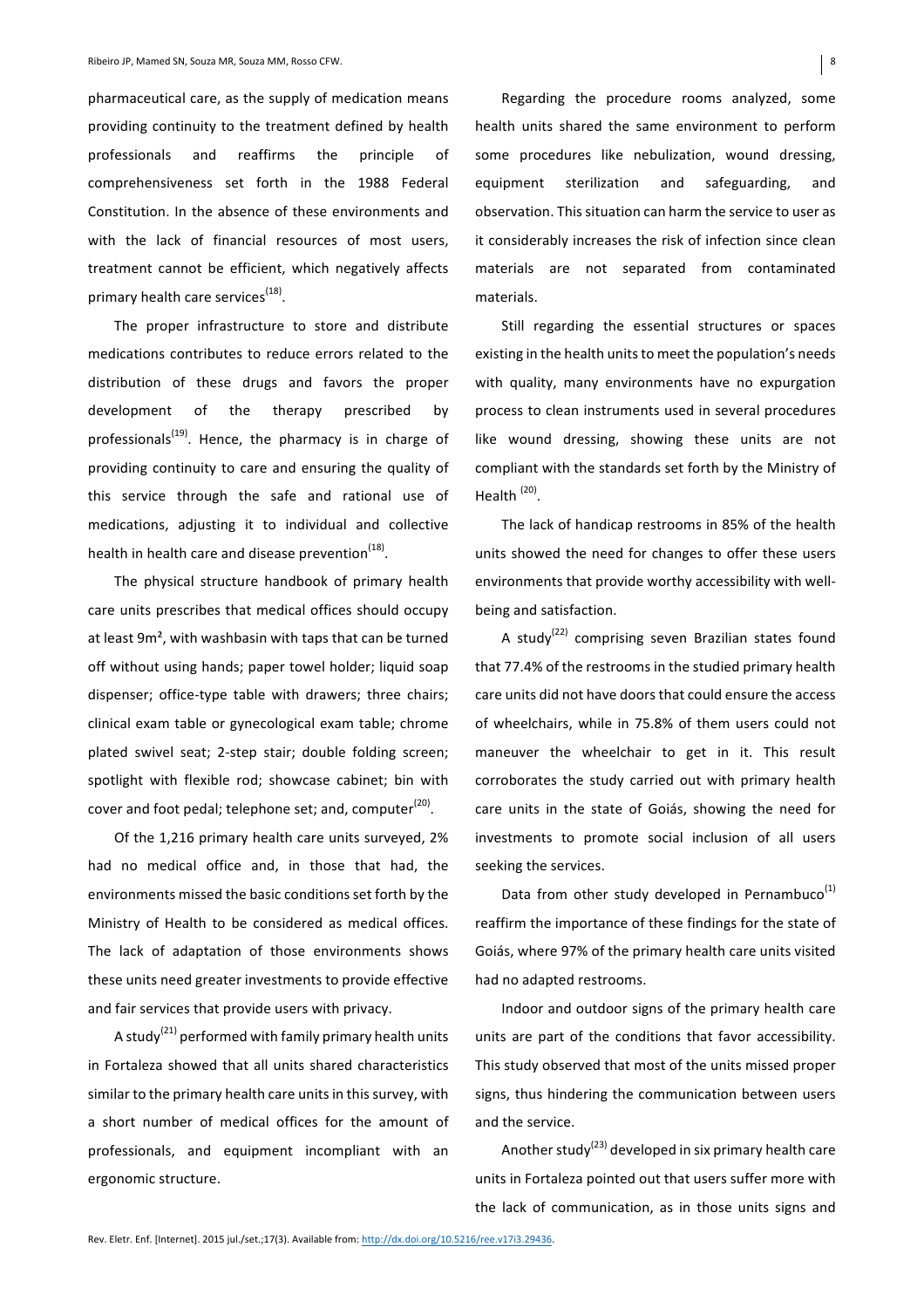information are very precarious and many times isolated. impairing relationships among workers, and between workers and users.

The primary health care units in the state of Goiás should review signs as regards accessibility to deaf, blind or illiterate individuals. Only seven health units all over the state display international symbols. Raised characters and hearing resources were found in only two units.

As regards accessibility to handicapped individuals, older people and other users to health units, floors must have a flat, firm, stable and non-sliding surface in any circumstances, and should not let wheeled devices  $\text{grab}^{\text{(20)}}$ . For the primary health care units in the state of Goiás, 52.6% had a flat floor, whereas the presence of non-slide flooring and sidewalks in good conditions were not so frequent, i.e., most of the health facilities do not comply with the requirements of the Ministry of Health and, this way, present architectural barriers that increase the risk of accidents and considerably hinder accessibility of individuals.

A study<sup>(24)</sup> developed in Rio Grande do Norte found that accessibility of handicapped people to several environments is an extremely relevant guarantee to be achieved. For primary health care units in the state of Goiás this achievement should also be pursued by managers and the community as, according to the National Policy on Handicapped Individual Health, states and municipalities must ensure the principle of comprehensiveness and actions oriented to meet the needs of that population regarding health, education, labor, and affective and social relationships.

The idea of comprehensiveness prescribed by the Unified Health System rises expectations that managers and health professionals should recognize users as rightholders with basic needs that must be met. However, the inaccessibility of people to primary health care units compromises the proposal of comprehensiveness as the core component of health care and, this way, also compromises the nurturing of subjects<sup>(25)</sup>.

### **CONCLUSION**

The accessibility of users to primary health care services has arisen interest of the Ministry of Health given the importance of this approach to evaluate the quality of services. The investigation on how accessibility of users to primary health care takes place, based on the external evaluation of primary health care units in the state of Goiás participating in the National Program to Improve Access to and Quality of Primary Health Care pointed out the factors that hinder basic health services accessibility.

In relation to environments that improve accessibility, most of the primary health care units had no screening room, medications stock room, procedure room or handicap restroom, considerably hindering accessibility to health services.

When analyzing the indoor signs of the primary health care units, non-slip flooring, ramps, handrails, sidewalks in good conditions, adapted doors and corridors, one could say that most of the health units were incompliant with the standards prescribed by the Ministry of Health.

Therefore, the results of this study show that the inaccessibility to primary health care units in the state of Goiás hurts the principle of comprehensiveness, hindering care and damaging those who need health care services. 

In the light of management, this analysis aims at guiding or shifting the governmental priorities enabling proper investments to strengthen primary health care.

Further studies should be developed to evaluate primary health care accessibility in the state of Goiás to check the improvements implemented after the investments made by the Ministry of Health in municipalities, based on the PMAQ-AB first cycle to improve environments and conditions that favor accessibility.